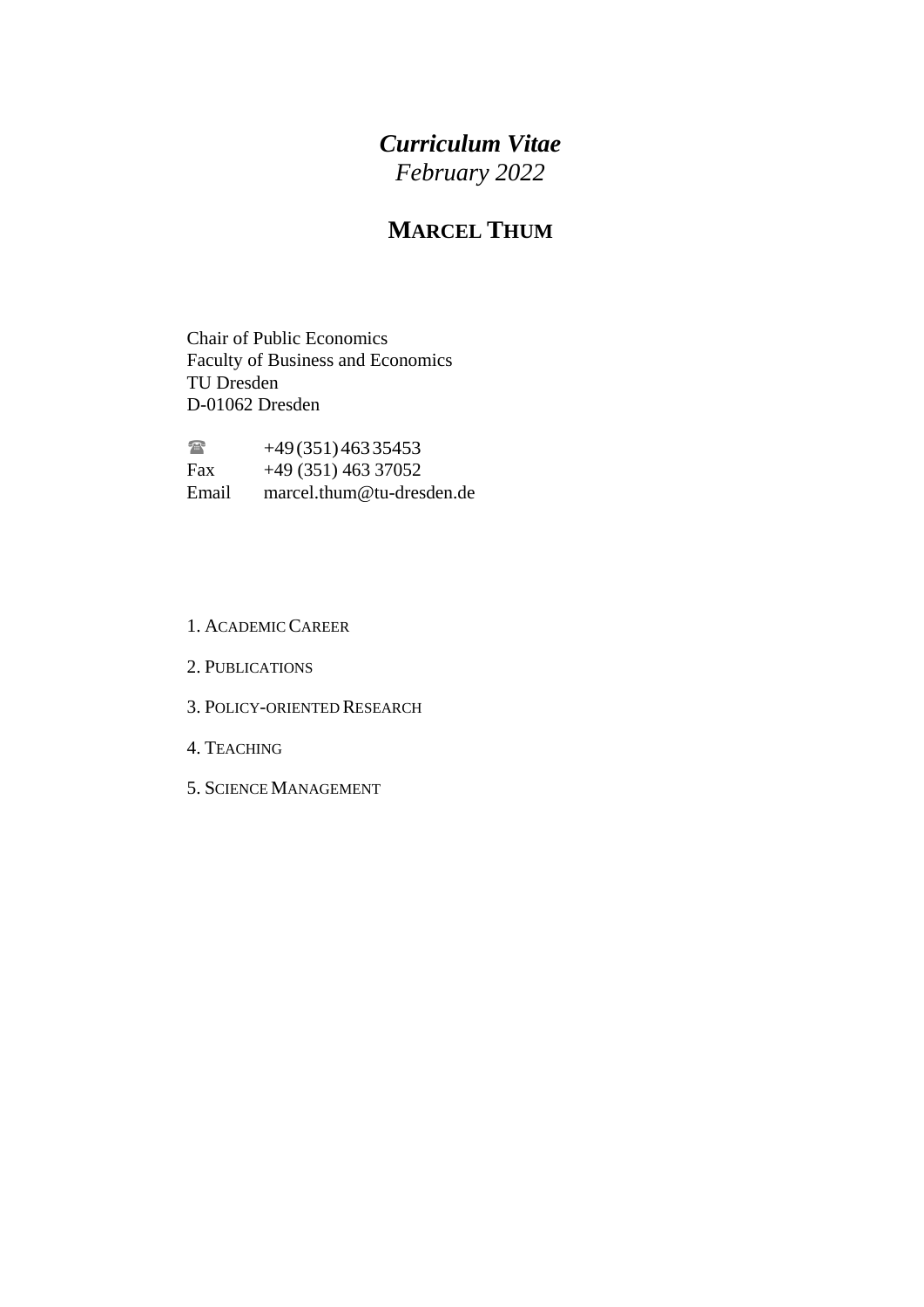# **1. ACADEMIC CAREER**

| Year and Place of Birth   | 1965, Munich                                                                                      |
|---------------------------|---------------------------------------------------------------------------------------------------|
| Citizenship               | German                                                                                            |
| <b>Marital Status</b>     | Married, 3 children                                                                               |
| <b>Current Positions</b>  | Full Professor, Faculty of Business and Economics, Technische<br>Universität Dresden (since 2001) |
|                           | Director, if a Institute for Economic Research, Dresden (part-time,<br>since $2004$ )             |
| <b>Fields of Interest</b> | Public Economics, Labor Economics, Political Economy,<br><b>Industrial Organization</b>           |

### *Education and Previous Positions*

| 2001      | Habilitation, University of Munich                                                  |
|-----------|-------------------------------------------------------------------------------------|
| 1996-2001 | Senior Lecturer, Department of Economics, University of Munich                      |
| 1995-1996 | John Foster Dulles Visiting Lecturer<br>Woodrow Wilson School, Princeton University |
| 1995      | Dr. oec. publ., Ph.D. thesis, summa cum laude, University of<br>Munich              |
| 1990-1995 | Lecturer, Department of Economics, University of Munich                             |
| 1985-1990 | Diplom-Volkswirt (equiv. MSc in Economics), University of<br>Munich                 |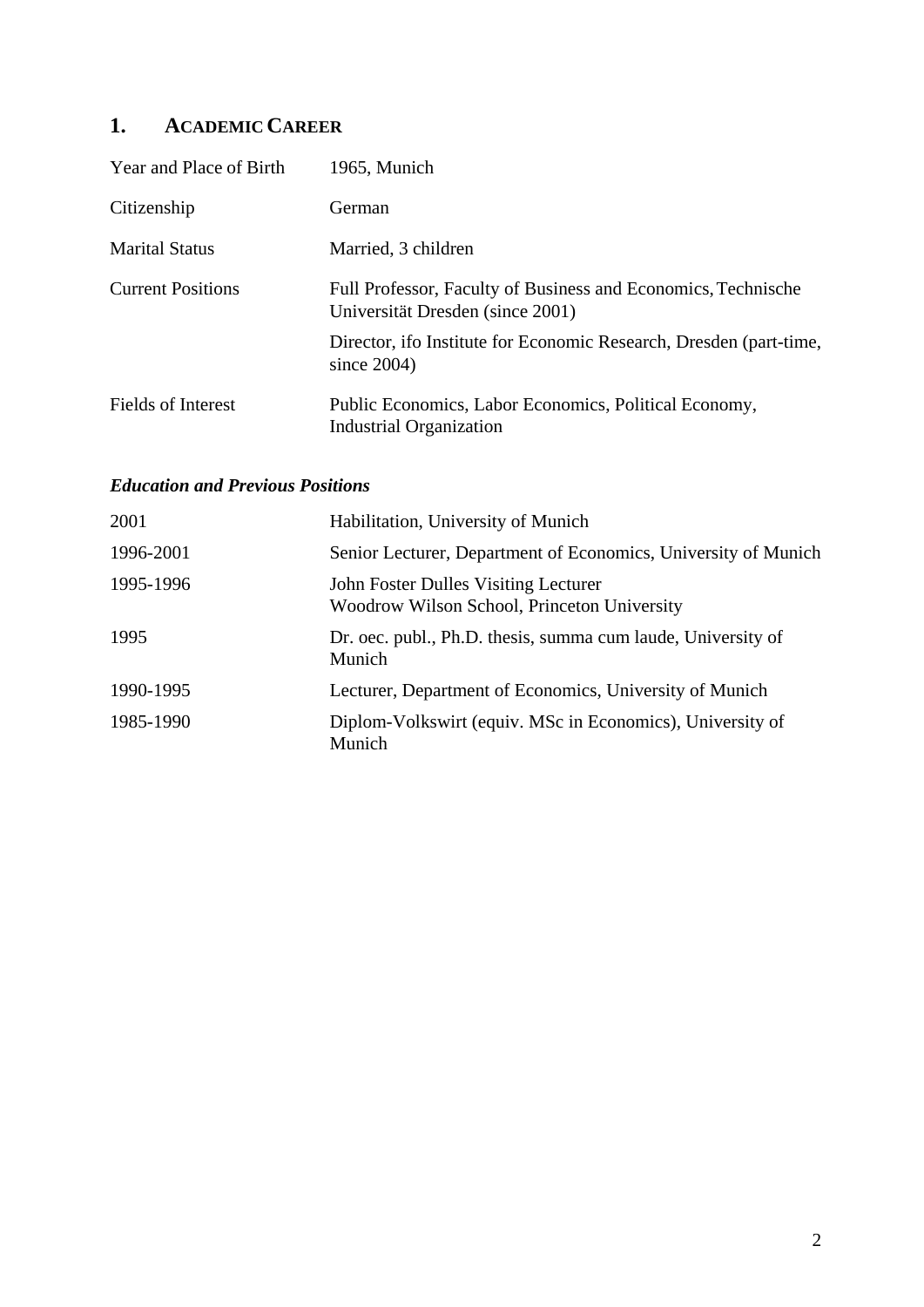# *Research Networks and Advisory Councils*

| Since 2019 | Chairman, Advisory Council, Federal Ministry of Finance                                                   |
|------------|-----------------------------------------------------------------------------------------------------------|
| 2015-2018  | Vice-chairman, Advisory Council, Federal Ministry of Finance<br>(member since 2007)                       |
| Since 2014 | Advisory Council, Center for Near and Middle Eastern Studies,<br>Phillips-University Marburg (since 2014) |
| Since 2013 | Working Group "Urban Development", Saxonian Academy of<br>Sciences and Humanities in Leipzig              |
| Since 2012 | Council of Advisors of Population Europe                                                                  |
| 2010-2012  | Expert Group on Demography, Federal Ministry of the Interior                                              |
| 2005-2006  | Chairman, Expert Group on Demographic Change in Saxony                                                    |
| Since 2002 | Member of the Public Finance Section, German Economic<br>Association (Verein für Socialpolitik)           |
| Since 1999 | <b>CESifo Research Fellow</b>                                                                             |

# *Board Memberships*

| Review of Economics (Co-Editor)                                                                                                                                                                                         |
|-------------------------------------------------------------------------------------------------------------------------------------------------------------------------------------------------------------------------|
| Applied Economics Quarterly (Editorial Board)                                                                                                                                                                           |
| Economic Policy (Panel Member)                                                                                                                                                                                          |
| Journal of Network Industries (Advisory Board)                                                                                                                                                                          |
|                                                                                                                                                                                                                         |
|                                                                                                                                                                                                                         |
| "2010 Standard Life Prize" of the European Coroporate Governance<br>Institute (ECGI) for the paper "Subprime Crisis and Board (In-<br>)Competence: Private vs. Public Banks in Germany" (with Harald<br>Hau)            |
| "Wissenschaftspreis 2005 der Gesellschaft zur Förderung der<br>wirtschaftswissenschaftlichen Forschung (Freunde des ifo Instituts)<br>e. V." for the paper "The Economics of Repeated Extortion" (with<br>Jay Pil Choi) |
|                                                                                                                                                                                                                         |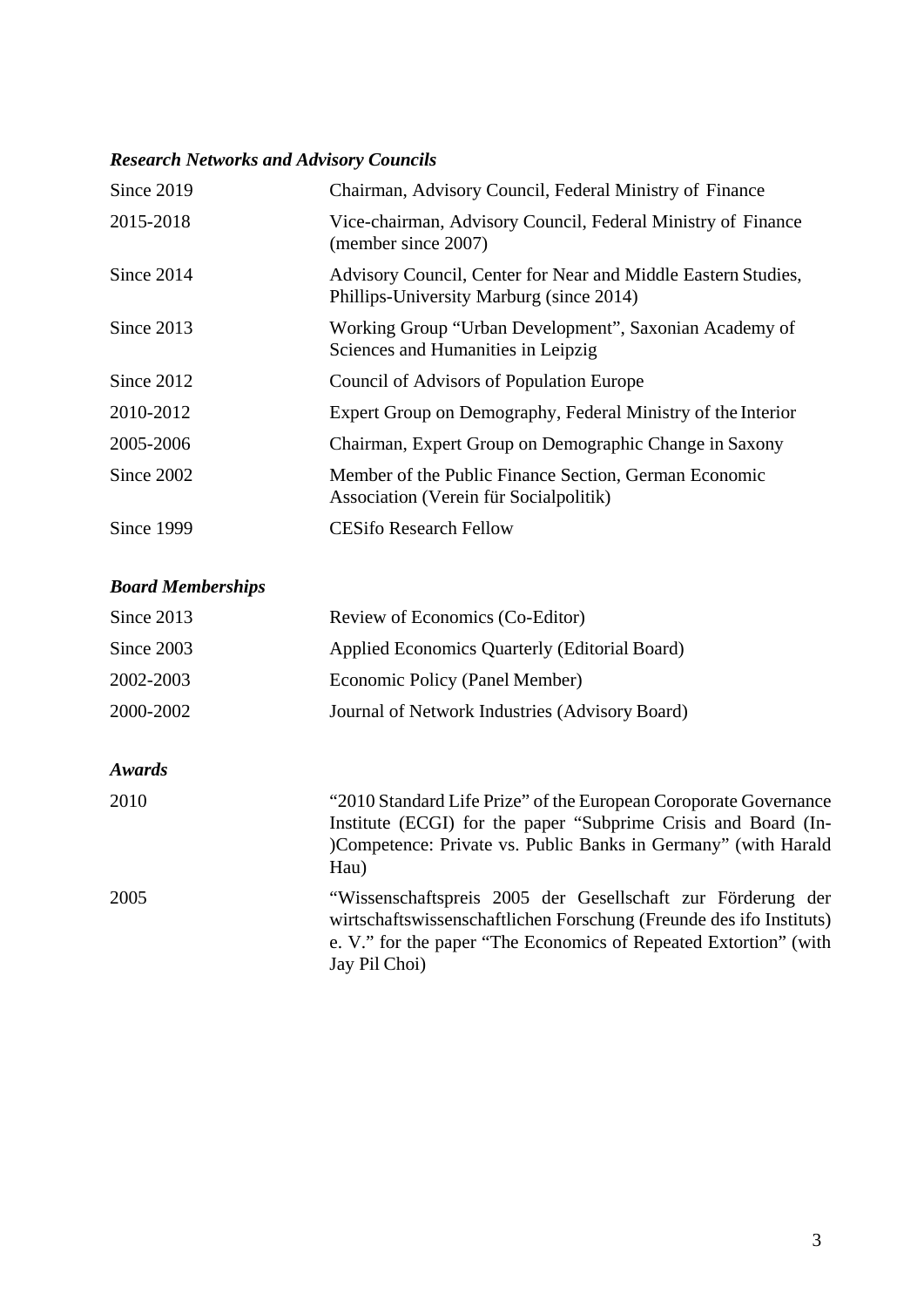| <b>Grants</b> (selected)        |                                                                                                                                                                                                                                                                           |
|---------------------------------|---------------------------------------------------------------------------------------------------------------------------------------------------------------------------------------------------------------------------------------------------------------------------|
| 2012-2015                       | Tax Evasion and Corruption, German Research Foundation (DFG)                                                                                                                                                                                                              |
| 2011-2014                       | Non-cooperative Climate Policy under Uncertainty, German<br>Federal Ministry of Education and Research (BMBF)                                                                                                                                                             |
| 2007-2009                       | Decentralization and Corruption: A Theoretical and Empirical<br>Different<br>Transmission<br>Analysis<br>of<br>Channels.<br>"DFG-<br>Schwerpunktprogramm 1142: Institutionelle Gestaltung föderaler<br>Systeme: Theorie und Empirie", German Research Foundation<br>(DFG) |
|                                 | Grants for policy oriented research are listed in Section 3.                                                                                                                                                                                                              |
| <b>Selected Research Visits</b> |                                                                                                                                                                                                                                                                           |
| 2020                            | Zayed University, Abu Dhabi, February 2020                                                                                                                                                                                                                                |
| 2018                            | FU Berlin, February 2018                                                                                                                                                                                                                                                  |
| 2015                            | Simon Fraser University, Vancouver, Canada, June/July 2015                                                                                                                                                                                                                |
| 2014                            | Max Planck Institute for Tax Law and Public Finance, Munich,<br>March 2014                                                                                                                                                                                                |
| 2013                            | University of Oslo, March 2013                                                                                                                                                                                                                                            |
| 2010                            | University of Bergen, Norway, May 2010                                                                                                                                                                                                                                    |
| 2005                            | University of Magdeburg, August 2005                                                                                                                                                                                                                                      |
| 2005                            | Wissenschaftszentrum Berlin, March 2005                                                                                                                                                                                                                                   |
| 2000                            | University of Copenhagen, EPRU, March 2000                                                                                                                                                                                                                                |
| 1999                            | University of Bergen, Norway, April/May 1999                                                                                                                                                                                                                              |
| 1994                            | University of Bergen, Norway, September 1994                                                                                                                                                                                                                              |
| 1994                            | NBER Summer Institute, Cambridge, MA, August 1994                                                                                                                                                                                                                         |
|                                 |                                                                                                                                                                                                                                                                           |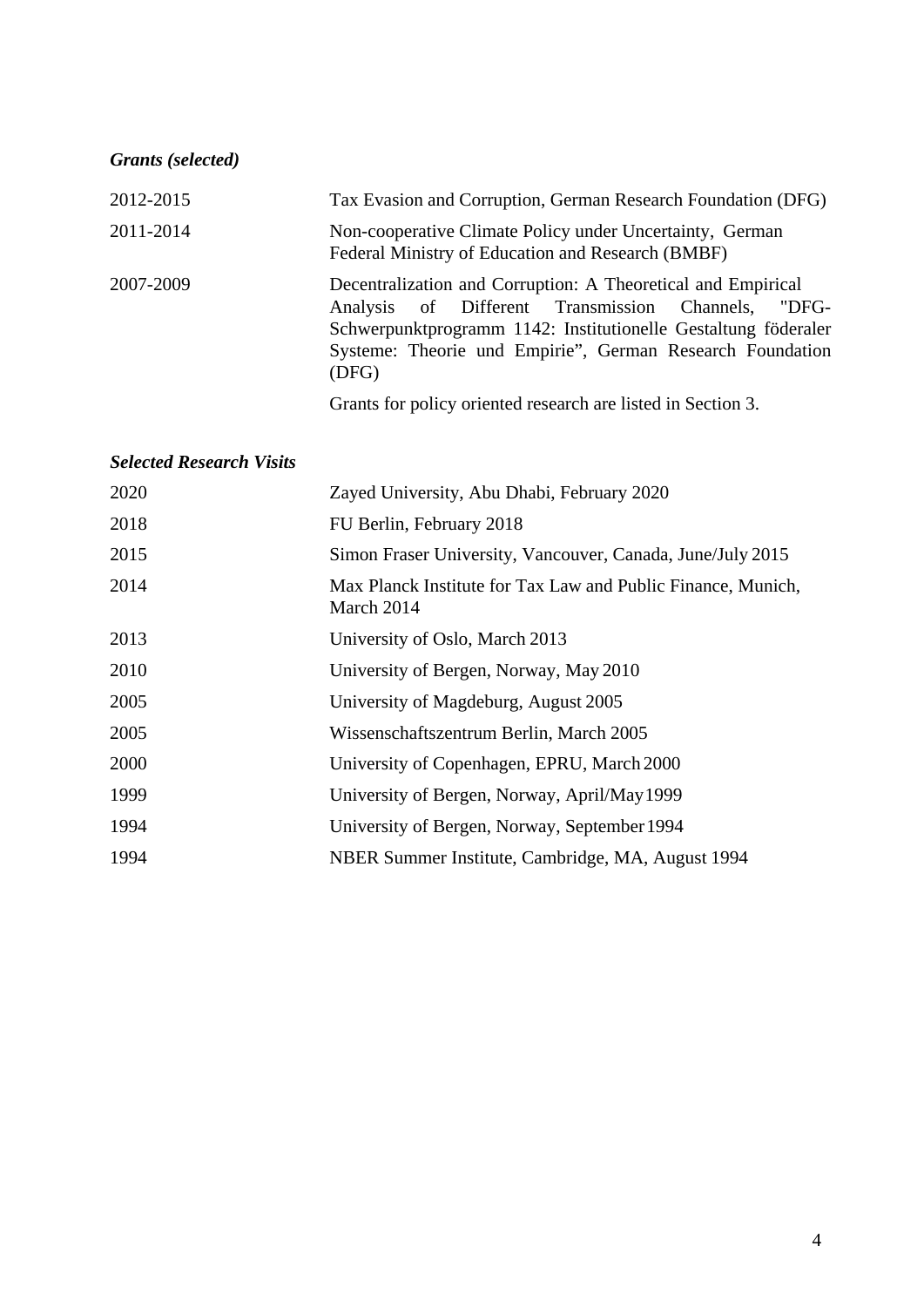## **2. PUBLICATIONS**

### *Publications in Refereed Journals*

Exploring the Hidden Impact of the Covid-19 Pandemic: The Role of Urbanization (with Kerim Peren Arin, Juan A. Lacomba, Francisco Lagos, Ana I. Moro-Egido), *Economics and Human Biology*, forthcoming.

The Better Route to Global Tax Coordination: Gradualism or Multilateralism? (with Kai A. Konrad), *Canadian Journal of Economics* 54(2), 793-811.

Equilibrium Opacity in Ultimatum Offer Bargaining (with Kai A. Konrad), *Journal of Public Economic Theory* 22, 2020, 1515–1529.

Prognosen und empirische Befunde: Wie groß ist die Kluft beim Mindestlohn wirklich? (with Andreas Knabe and Ronnie Schöb), *Perspektiven der Wirtschaftspolitik* 21(1), 2020, 25-29.

Does Oil Rents Dependency Reduce the Quality of Education? (with Mohammad Farzanegan), *Empirical Economics* 58, 2020, 1863–1911.

Adaptation, Mitigation and Risk-Taking in Climate Policy (with Heike Auerswald and Kai A. Konrad), *Journal of Economics* 124(3), 2018, 269-287.

Does a Clean Development Mechanism Facilitate International Environmental Agreements? (with Kai A. Konrad), *Environmental and Resource Economics* 69(4), 2018, 837-851.

Teams in a Public Goods Experiment with Punishment (with Heike Auerswald, Carsten Schmidt and Gaute Torsvik), *Journal of Behavioral and Experimental Economics* 72, 2018, 28–39.

Corruption, Environmental Regulation and Market Entry (with Amit K. Biswas), *Environment and Development Economics* 22, 2017, 66–83.

Tax Evasion, Corruption and Tax Loopholes (with Sugata Marjit and André Seidel), *German Economic Review* 18, 2017, 283-301.

Tax Evasion, Corruption and Market Entry (with Andre Seidel*), Scottish Journal of Political Economy* 63, 2016, 377–398.

Gender Power, Fertility, and Family Policy (with Alexander Kemnitz), *Scandinavian Journal of Economics* 117, 2015, 220–247.

Der flächendeckende Mindestlohn – Replik zu den Anmerkungen von Wolfram Richter (with Andreas Knabe and Ronnie Schöb), *Perspektiven der Wirtschaftspolitik* 15, 2014, 331–333.

Der flächendeckende Mindestlohn (with Andreas Knabe and Ronnie Schöb), *Perspektiven der Wirtschaftspolitik* 15, 2014, 133–157.

Climate Policy Negotiations with Incomplete Information (with Kai A. Konrad), *Economica* 81, 2014, 244–256.

The Role of Economic Policy in Climate Change Adaptation (with Kai A. Konrad), *CESifo Economic Studies* 60, 2014, 32-61.

Demographic Change and Bank Profitability. Empirical Evidence from German Savings Banks (with Michael Berlemann and Marco Oestmann), *Applied Economics*, 46(1), 2014, 79-94.

Pollution, Shadow Economy and Corruption: Theory and Evidence (with Amit K. Biswas and Mohammad Reza Farzanegan), *Ecological Economics* 75, 2012, 114-125.

Ageing Municipalities, Gerontocracy and Fiscal Competition (with Anna Montén), *European*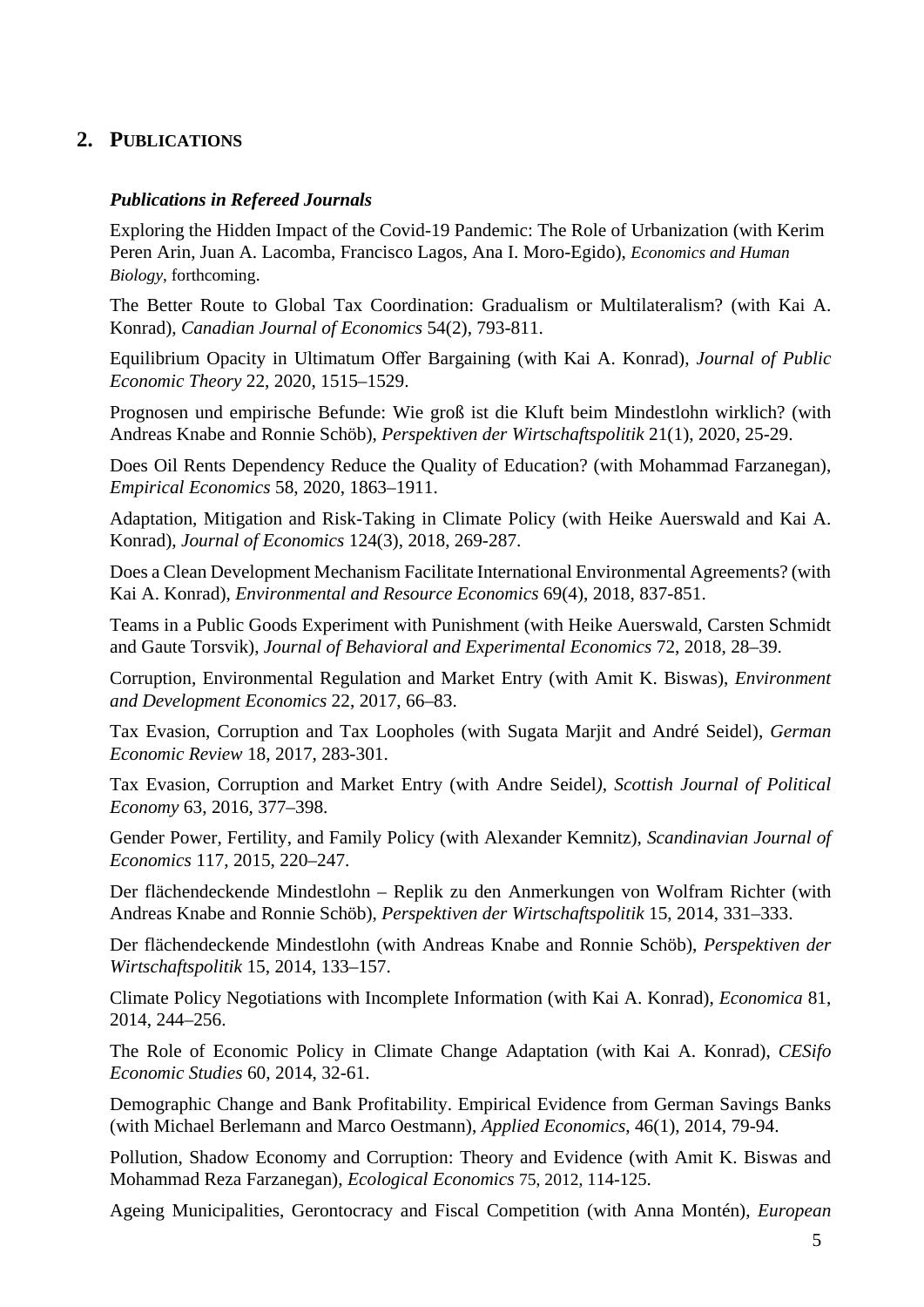*Journal of Political Economy* 26, 2010*,* 235-247.

Subprime Losses and Boardroom (In-)Competence: Private vs. Public Banks in Germany (with Harald Hau), *Economic Policy* 60, October 2009, 701-752 [Chinese translation in CITIC Comparative Studies 49, 2010, 141-170].

The Economics of Politically Connected Firms (with Jay Pil Choi), *International Tax andPublic Finance* 16, 2009, 605-620.

Corruption and the Shadow Economy (with Jay Pil Choi), *International Economic Review* 46, 2005, 817-836 [reprint in: Friedrich Schneider (Ed.), *The Economics of the Hidden Economy*, Vol. II, E. Elgar, Cheltenham].

The Economics of Repeated Extortion (with Jay Pil Choi), *Rand Journal of Economics* 35, 2004, 203-223.

Controlling Migration in an Open Labor Market, *Public Choice* 119, 2004, 425-443.

The Dynamics of Corruption with the Ratchet Effect (together with Jay Pil Choi), *Journal of Public Economics* 87, 2003, 427-443.

Repeated Interaction and the Public Provision of Private Goods (together with Claudio Thum), *Scandinavian Journal of Economics* 103, 2001, 625-643.

Immigration and Skill Formation in Unionised Labour Markets (together with Clemens Fuest), *European Journal of Political Economy* 17, 2001, 557-573.

Implizite Einkommensteuer als Meßlatte für die aktuellen Rentenreformvorschläge (TheImplicit Income Tax: Evaluating Reform Proposals for Social Security) (together with Jakob von Weizsäcker), *Perspektiven der Wirtschaftspolitik* 1, 2000, S. 453-468.

Welfare Effects of Immigration in a Dual Labor Market (with Clemens Fuest), *Regional Science and Urban Economics* 30, 2000, 551-563.

News Management in Monetary Policy: When Central Banks Should Talk to the Government (with Helge Berger), *German Economic Review* 1, 2000, 465-493.

Lawyers, Legislation and Social Welfare (with Harald Hau), *European Journal of Law and Economics* 9, 2000, 231-254.

Gesetzliche Rentenversicherung: Prognosen im Vergleich (Social Security in Germany: Comparing Projections) (with Hans-Werner Sinn), *Finanzarchiv* 56, 1999, 104-135.

Market Structure and the Timing of Technology Adoption with Network Externalities (together with Jay Pil Choi), *European Economic Review* 42, 1998, 225-244.

Investing in Terra Incognita: Waiting and Learning (together with Christian Thimann), *Economic Systems* 22, 1998, 1-22.

'Dinkies' and Housewives: The Regulation of Shopping Hours (together with Alfons Weichenrieder), *Kyklos* 50, 1997, 539-559.

R&D Incentives in Compatible Networks (together with Eirik Gaard Kristiansen), *Journal of Economics* 65, 1997, 55-78.

Public Pensions and Immigration Policy in a Democracy (together with Ulrich Scholten), *Public Choice* 87, 1996, 347-361.

Network Externalities and Efficient Capacity Commitment, *Jahrbücher für Nationalökonomie und Statistik* 215, 1996, 274-286.

Privatization, Labour Participation, and the Threat of Bankruptcy: The Case of Poland (together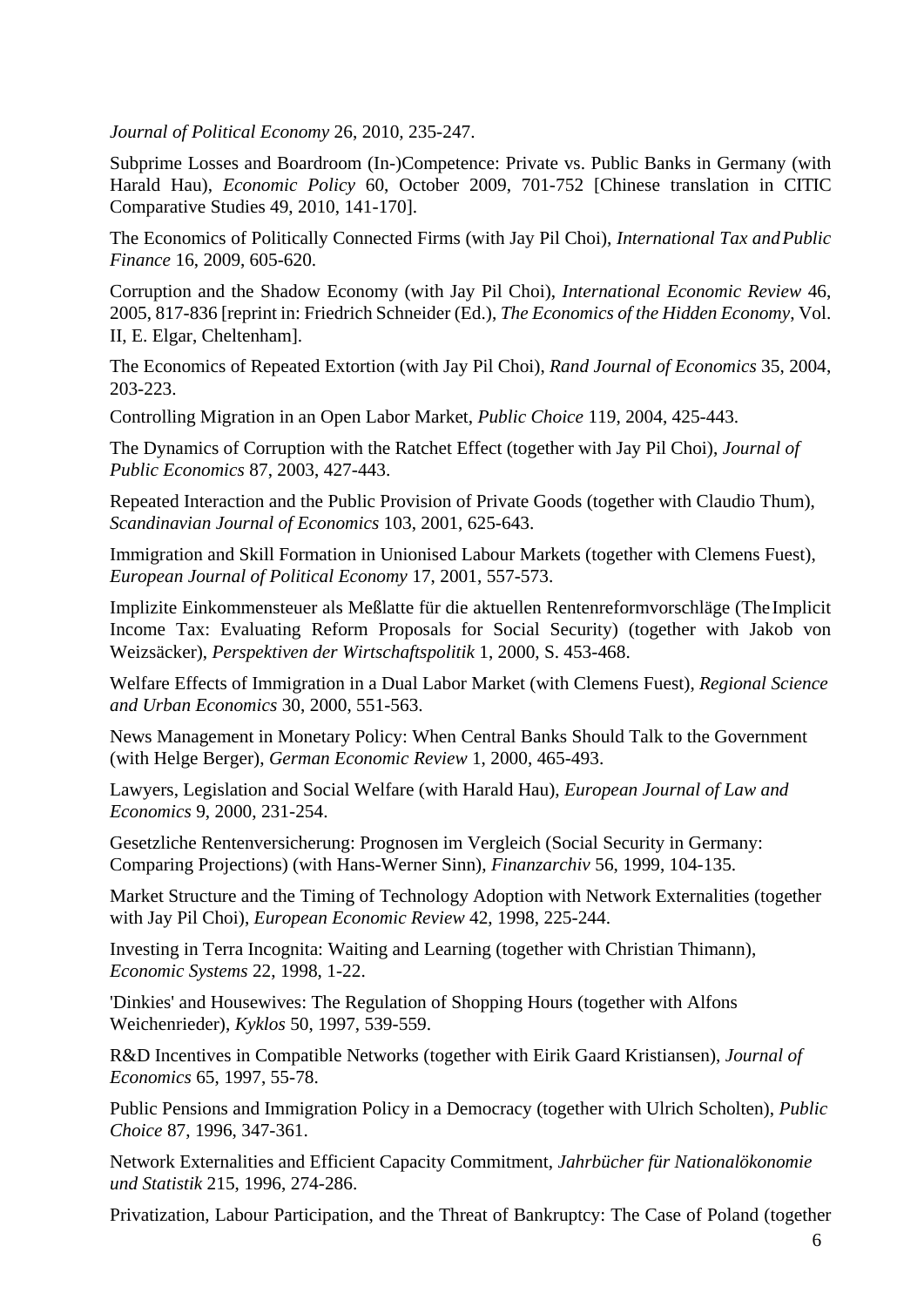with Barthold Albrecht), *Journal of Institutional and Theoretical Economics* 150, 1994, 710- 725.

Network Externalities, Technological Progress, and the Competition of Market Contracts, *International Journal of Industrial Organization* 12, 1994, pp.269-289.

Too much Conformity? A Hotelling Model of Local Public Goods Supply (together with Bolko Hohaus and Kai A. Konrad), *Economics Letters* 44, 1994, pp.295-299.

Fundamental Standards and Time Consistency (together with Kai A. Konrad), *Kyklos* 46, 1993, 545-568.

#### *Monographs*

*Die Zukunft der Wohlfahrtsgesellschaft – Festschrift für Hans-Werner Sinn*, Kai A. Konrad, Ronnie Schöb, Marcel Thum, Alfons Weichenrieder (eds,), Frankfurt/New York: Campus Verlag, 2013.

*Netzwerkeffekte, Standardisierung und staatlicher Regulierungsbedarf* (Network Effects, Standardization, and the Need for Government Intervention), Tübingen: J.C.B. Mohr (Paul Siebeck), 1995.

#### *Publications in Collected Volumes*

Bitcoin Mining – Gesellschaftliche Kosten und Regulierungsbedarf, Christian Growitsch, Simone Loose und Ralf B. Wehrspohn (eds), Beiträge zur Wirtschaftspolitik und –forschung, Fraunhofer Center for Economics of Materials, Halle, 221-230.

Die Reformvorschläge der Wissenschaft zur Entflechtung und Neuordnung der bundesstaatlichen Beziehungen und finanziellen Ausgleichssysteme – Welchen Einfluss haben Sachverständige tatsächlich? (with Felix Roesel), in: Tilmann Schweisfurth, Wolfgang Voß (eds), *Haushalts- und Finanzwirtschaft der Länder in der Bundesrepublik Deutschland*, Berlin: BWV Berliner Wissenschafts-Verlag, 2017, 289-304.

Ein Mindestlohn für Deutschland (with Ronnie Schöb), in: Kai A. Konrad, Ronnie Schöb, Marcel Thum, Alfons Weichenrieder (eds,), *Die Zukunft der Wohlfahrtsgesellschaft – Festschrift für Hans-Werner Sinn*, Frannkfurt/New York: Campus Verlag, 2013, 193-213.

Korruption und Schattenwirtschaft, in: Bengt-Arne Wickström (ed.), *Finanzpolitik und Schattenwirtschaft*, Duncker und Humblot, Berlin, 2010, 169-196.

Altersstruktureffekte auf dem deutschen Arbeitsmarkt (together with Marcus Dittrich and Gunther Markwardt), *Wissenschaftliche Zeitschrift der Technischen Universität Dresden* 54, 2005, 71-75.

Korruption, in: Ulrich Blum, Erich Greipl, Stefan Müller (eds.), *Gesellschaftspolitik in einer globalisierten Welt*, Deutscher Universitäts-VerlagWiesbaden, 2005, 67-92.

EU Enlargement: Challenges for Germany's New Länder (with Michaela Fuchs), Jaroslawa Kundery (ed.), *RozszerzenieUnii Europejskiej – Korzysci I koszty dla nowych krajow czlonkowskich*, Wydawnictwo Uniwersytetu Wroclawskiego, Wroclaw, 2005, 56-69.

Politische Ökonomie, in: U. Blum et al. (eds.), *Grundlagen der Volkswirtschaftslehre*, Springer, Heidelberg, 2003, 101-120.

Möglichkeiten und Grenzen staatlicher Standardsetzung, *Homo Oeconomicus* (Sonderband Standardisierung) 11, 1994, 465-499.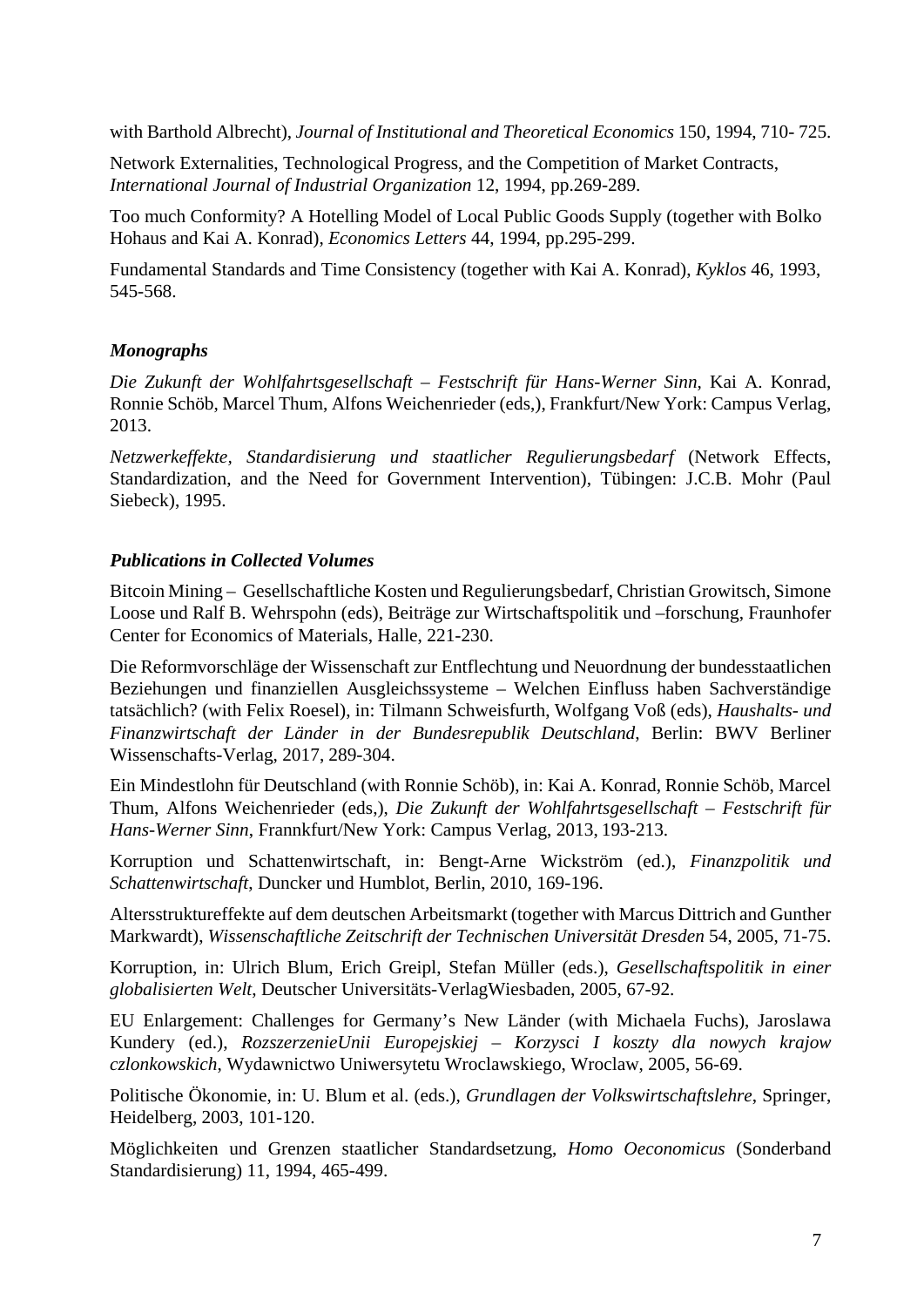#### *Comments*

Budgetary Risks from Real Estate and Stock Markets, Comment on Felix Eschenbach and Ludger Schuknecht, *Economic Policy* 39, 2004, 338-339.

Yield Spreads on EMU Government Bonds, Comment on Lorenzo Codogno, Carlo Favero and Alessandro Missale, *Economic Policy* 37, 2003, 529-530.

Awarding Telecom Licenses: The Recent European Experience, Comment on Tilman Börgers und Christian Dustmann, *Economic Policy* 36, 2003, 262-266.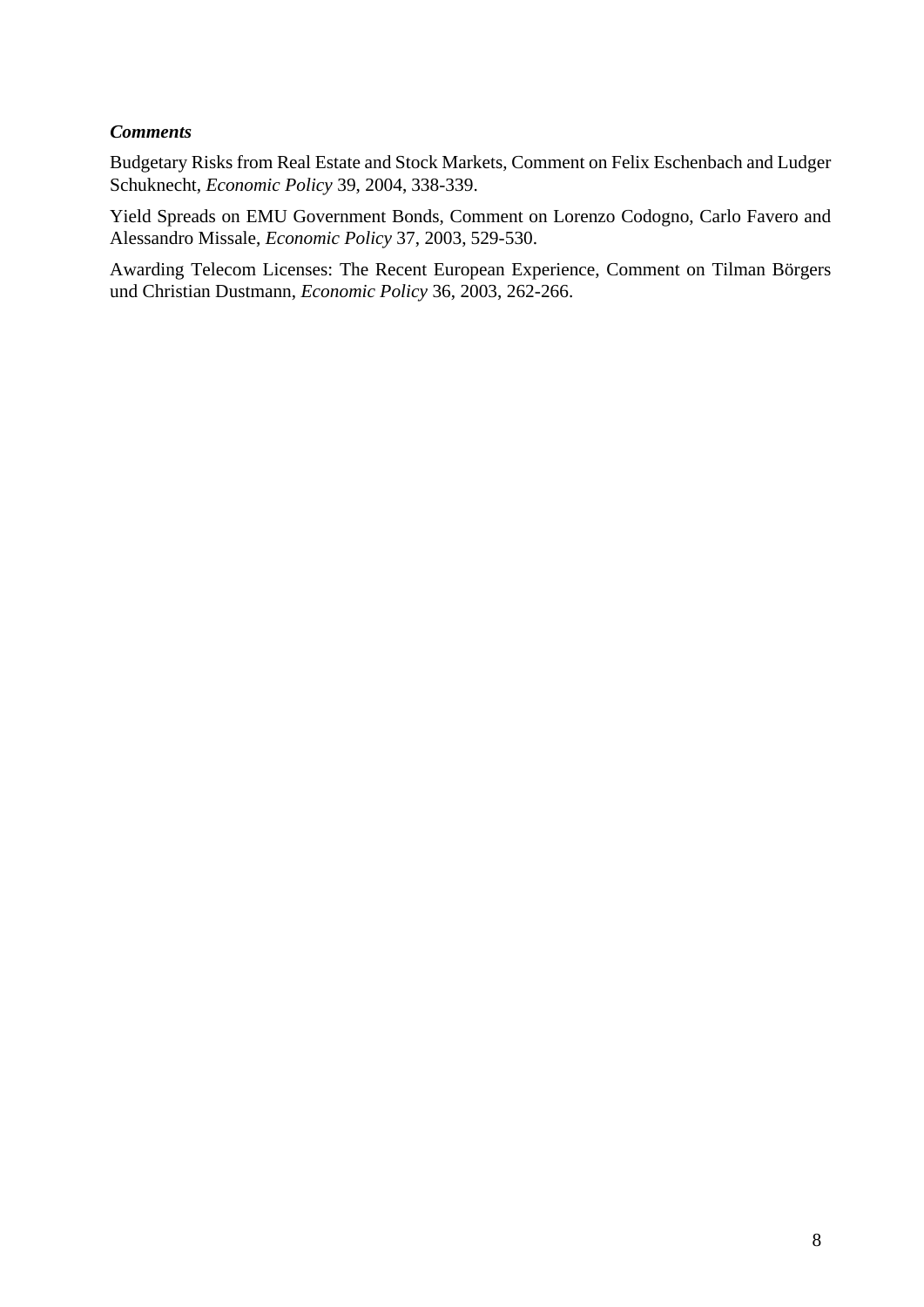Corporate Income Tax Reforms and International Tax Competition, Comment on Michael P. Devereux, Rachel Griffith and Alexander Klemm, *Economic Policy* 35, 2002, 488-490.

### *Working Papers and Unpublished Manuscripts*

*Opacity in Bargaining over Public Good Provision* (with Julian Lamprecht), mimeo, TU Dresden, February 2022.

*A Primer on Green Finance: From Wishful Thinking to Marginal Impact* (with Jan Krahnen and Jörg Rocholl), SAFE White Paper No. 86, 2021.

*Misperceptions and Fake News During the COVID-19 Pandemic* (with Kerim Peren Arin, Juan A. Lacomba, Francisco Lagos, Deni Mazrekaj), CESifo Working Paper No. 9066, 2021.

*International Negotiations: The Option Value of Fluctuating Political Audience Costs* (with Kai A. Konrad), mimeo, TU Dresden, 2017.

*Classroom Games: Trading in A Pit Market 2.0* (with Gunther Markwardt and André Seidel)*,*  CEPIE Working Paper No. 04/16, TU Dresden, 2016.

*Asymmetric Information Renders Minimum Wages Less Harmful* (with Ronnie Schöb), CESifo Working Paper No. 2623, 2009

*Demographic Change and Regional Labour Markets - The Case of Eastern Germany* (with Beate Henschel and Carsten Pohl, CESifo Working Paper No. 2315, 2008.

*EU Enlargement, Fiscal Competition and Network Migration*, mimeo, Department of Economics, University of Munich, 2000.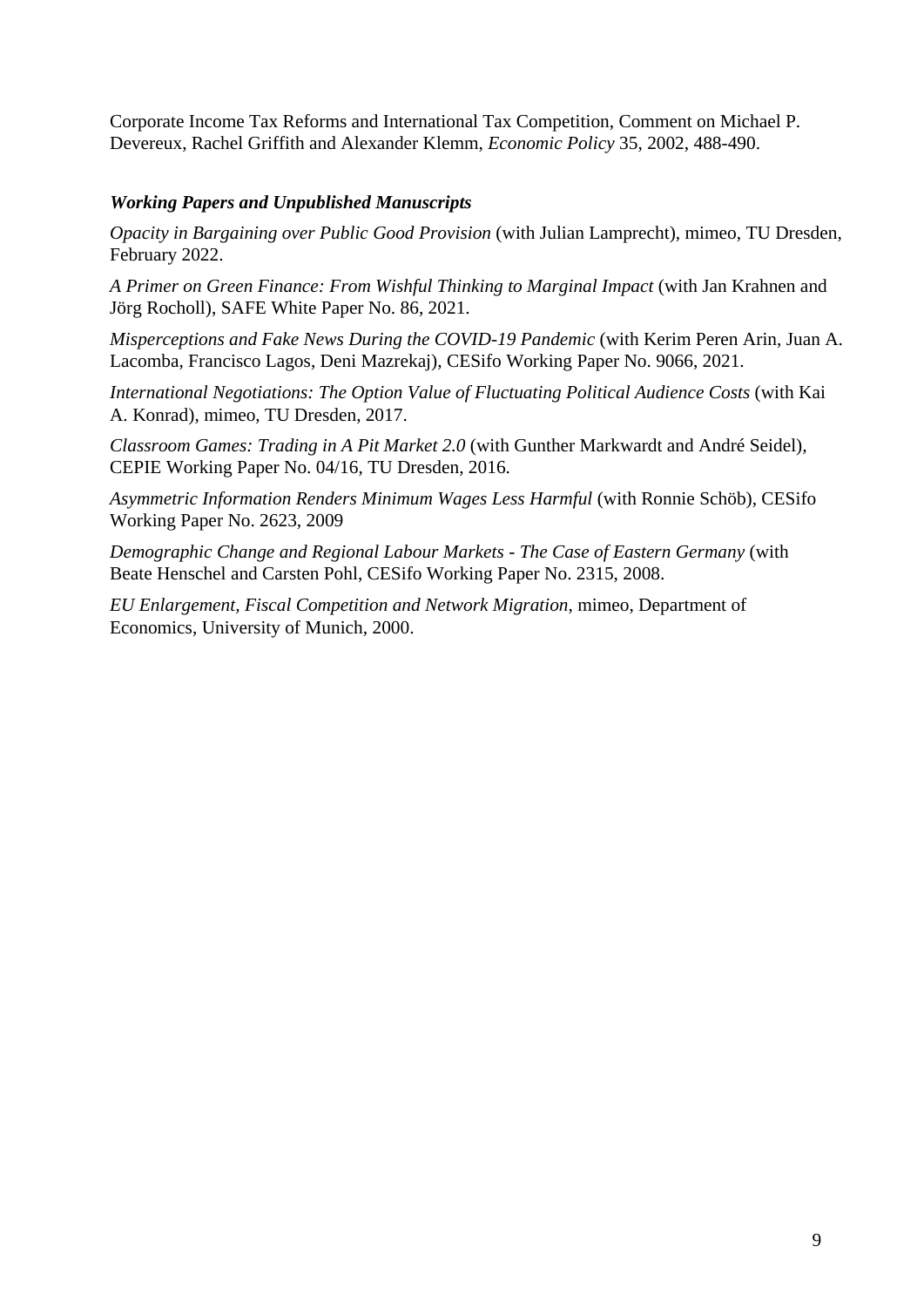## **3. POLICY-ORIENTED RESEARCH**

#### *Projects (selected)*

*Rentenpolitik im Schatten der Babyboomer,* commissioned by Friedrich-Naumann-Stiftung für die Freiheit, Potsdam, 2021.

*Stärkung kommunaler Identität*, commissioned by Friedrich-Naumann-Stiftung für die Freiheit, Potsdam, 2019.

*Auswirkungen der demographischen Entwicklung auf den ostdeutschen Wohnungsmarkt,*  commissioned by Bundesministerium für Wirtschaft und Energie, 2015-2017.

*Single-Family-Homes under Pressure?*, together with IÖR: Leibniz-Institut für ökologische Raumentwicklung, Leibniz SAW project, 2015-2017.

*Auswirkungen des demographischen Wandels im Einwanderungsland Deutschland*, commissioned by Friedrich-Ebert-Stiftung, Bonn, 2014-2015.

*Auswirkungen des geplanten gesetzlichen Mindestlohns auf Beschäftigung und Arbeitslosigkeit in Sachsens Kreisen und kreisfreien Städten,* commissioned by Sächsisches Staatsministerium für Wirtschaft, Arbeit und Verkehr, 2014.

*Ermittlung und Priorisierung integrativer Risiken und Chancen des Klimawandels in Sachsen und Bestimmung klimarelevanter Sensitivitäten, vorhandener Anpassungskapazitäten und bestehender Landschaftsfunktionen (Vulnerabilitätsstudie Sachsen),* commissioned by Sächsisches Landesamt für Umwelt, Landwirtschaft und Geologie, Dresden, 2013-2014.

*Wirtschaftliche Verflechtungen im Grenzraum Sachsen - Böhmen – Niederschlesien*, commissioned by Ostsächsische Sparkasse Dresden, 2011.

*Zukunftsfestigkeit des Gleichmäßigkeitsgrundsatzes I,* commissioned by Sächsischen Staatsministerium der Finanzen, 2011-2012.

*Verkehrsverflechtungsprognose 2030 sowie Netzumlegungen auf die Verkehrsträger - Erstellung einer regionalisierten Strukturdatenprognose (Los1)* commissioned by Bundesministeriums für Verkehr, Bau und Stadtentwicklung, 2011-2012.

*Entwicklung und Erprobung eines integrierten Regionalen Klimaanpassungsprogramms für die Modellregion Dresden – REGKLAM* finanziert durch das Bundesministerium für Bildung und Forschung, 2008-2012.

*Analyse der Selbstfinanzierungsquote von staatlichen Förderprogrammen* commissioned by Bundesministeriums für Finanzen, 2011.

*Wirtschaftliche Verflechtungen im Grenzraum Sachsen - Böhmen – Niederschlesien commissioned by* Ostsächsischen Sparkasse Dresden, 2011.

*Wirtschaftliche Entwicklung Sachsens im Ländervergleich: Bestandsaufnahme und Perspektiven* commissioned by Sächsischen Staatskanzlei, 2010

*[Langfristige Prognose der Einnahmeentwicklung für den Landeshaushalt des Freistaates](http://www.cesifo-group.de/link/_publdrstud/dresden-studien57-abstract.htm) [Sachsen](http://www.cesifo-group.de/link/_publdrstud/dresden-studien57-abstract.htm)  [bis zum Jahr 2025](http://www.cesifo-group.de/link/_publdrstud/dresden-studien57-abstract.htm)* commissioned by Sächsischen Staatsministerium der Finanzen, 2010.

*[Erstellung von Unbedenklichkeitsbescheinigungen im Bereich öffentlich geförderter](http://www.cesifo-group.de/link/_publdrstud/dresden-studien47-abstract.htm) [Beschäftigung](http://www.cesifo-group.de/link/_publdrstud/dresden-studien47-abstract.htm)* commissioned by Sächsischen Staatsministerium für Wirtschaft und Arbeit, 2009.

*Bewertung von lokalen Standortfaktoren für Haushalte und Unternehmen in Sachsen – Entwicklung von Indikatoren zur Überprüfung der Demographietauglichkeit von Förderprojekten der Sächsischen Aufbaubank* commissioned by Sächsischen Aufbaubank, 2008.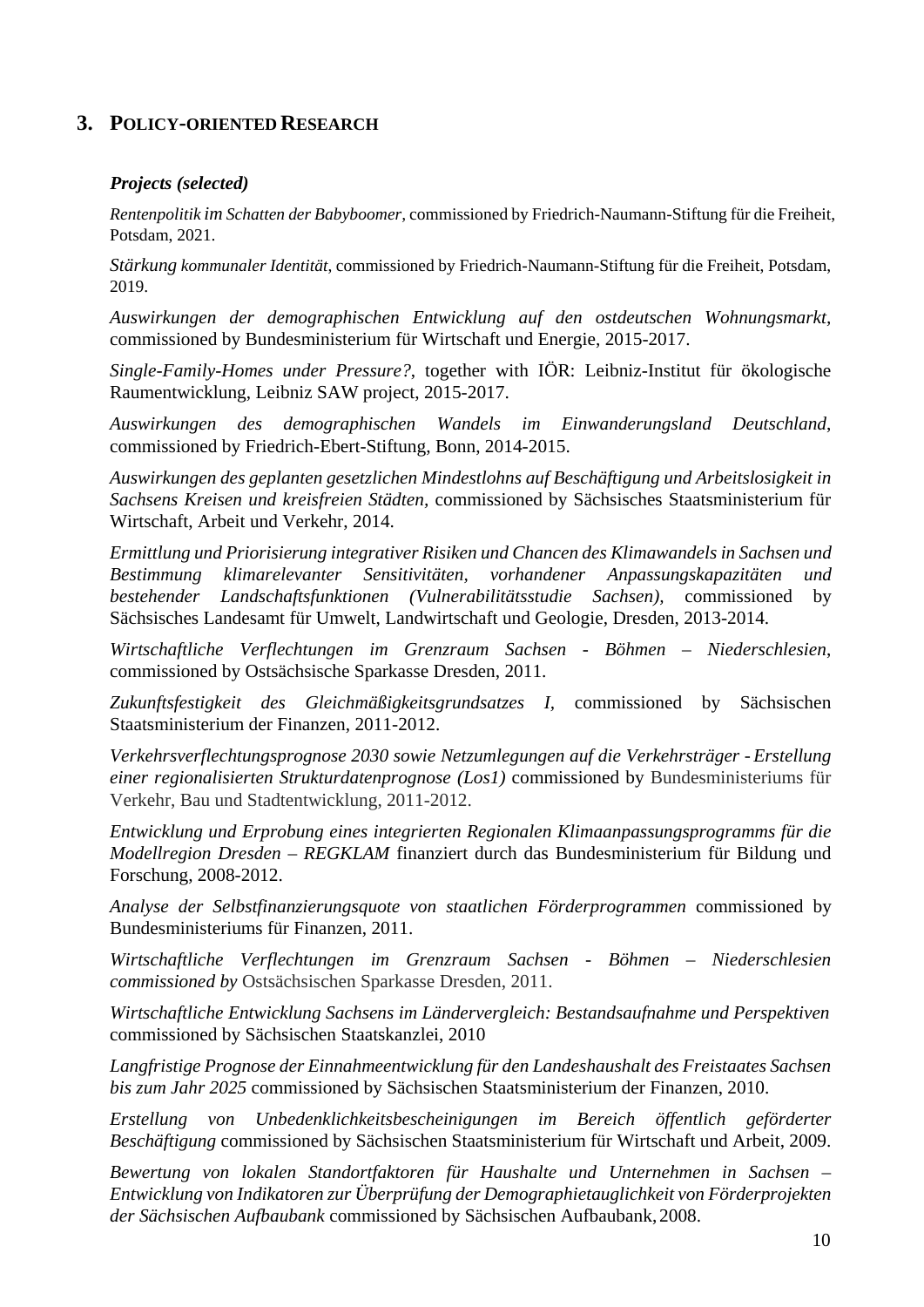*Rechtfertigung von Ansiedlungssubventionen am Beispiel der Halbleiterindustrie* commissioned by Sächsischen Staatskanzlei, 2008.

*Revolvierende Fonds als Instrument zur Neuausrichtung der Förderpolitik* commissioned by Sächsischen Aufbaubank, 2008.

*Auswirkungen des demographischen Wandels auf den Dresdner Arbeitsmarkt* commissioned by Landeshauptstadt Dresden, 2007

*Die demographische Entwicklung in Ostdeutschland* commissioned by Bundesministeriums für Wirtschaft und Technologie, 2007.

*Demographische Entwicklung im Freistaat Sachsen – Analyse und Strategien zum Bevölkerungsrückgang auf dem Arbeitmarkt* commissioned by Sächsischen Staatskanzlei, 2004.

### *Policy Contributions*

Der Mindestlohn von 12 Euro kommt – die sozialpolitischen Risiken bleiben (with Andreas Knabe and Ronnie Schöb), *Wirtschaftsdienst* 101(12), 933-936.

Internationale Politikexternalitäten in der Pandemie (with Kai A. Konrad), ifo Dresden berichtet 6/2021, 7-11.

Einmalige Vermögensabgaben? (with Thiess Büttner, Johanna Hey, Kai A. Konrad, Andreas Peichl, Nadine Riedel and Alfons Weichenrieder), ifo Dresden berichtet 6/2021, 26-27.

Versicherungspflicht für Elementarschäden? (with Joachim Ragnitz), *Zeitschrift für Wirtschaftspolitik* 70(3), 2021, 257–263.

Rentenpolitik im Schatten der Babyboomer (with Joachim Ragnitz, Felix Rösel and Martin Werding), Friedrich-Naumann-Stiftung für die Freiheit, Potsdam, April 2021.

Der Vorteil des Experimentierens in der Pandemie (with Kai A. Konrad), *Wirtschaftsdienst* 101(8), 2021, 603–605.

Soll es eine Versicherungspflicht für Naturkatastrophen geben? *Bayerische Staatszeitung*, 06.08.2021, 2.

Hilft eine Versicherungspflicht für Elementarschäden? (with Clemens Fuest), *Handelsblatt*, 28.07.2021.

Landesweite Lockdowns, wirtschaftliche Wahrnehmung und politische Einstellungen in der Bevölkerung, *ifo Dresden berichtet* 2/2021, 15-18.

Erfolge und Defizite der bisherigen Coronapolitik (with Joachim Ragnitz), *ifo Dresden berichtet* 5/2020, 3-6.

Never Let a Good Crisis Go to Waste! (with Kai A. Konrad), SUERF Policy Briefs No 6, May 2020.

Alles im grünen Bereich? (with Andreas Knabe and Ronnie Schöb)*, ifo Schnelldienst* 4/2020, 3- 6. [short version published at *Ökonomenstimme* as "Alles im grünen Bereich? Prognostizierte und tatsächliche Beschäftigungswirkungen des Mindestlohns"]

Vergeuden Sie niemals eine gute Krise! (with Kai A. Konrad), *Handelsblatt online*, 10. April 2020.

Corona-Bonds und ihre Alternativen (with Alfons Weichenrieder), *SAFE Policy Letter No. 83*, April 2020.

Corona und der Tunnelblick (with Kai A. Konrad), *Frankfurter Allgemeine Zeitung*, 31.3.2020, 17.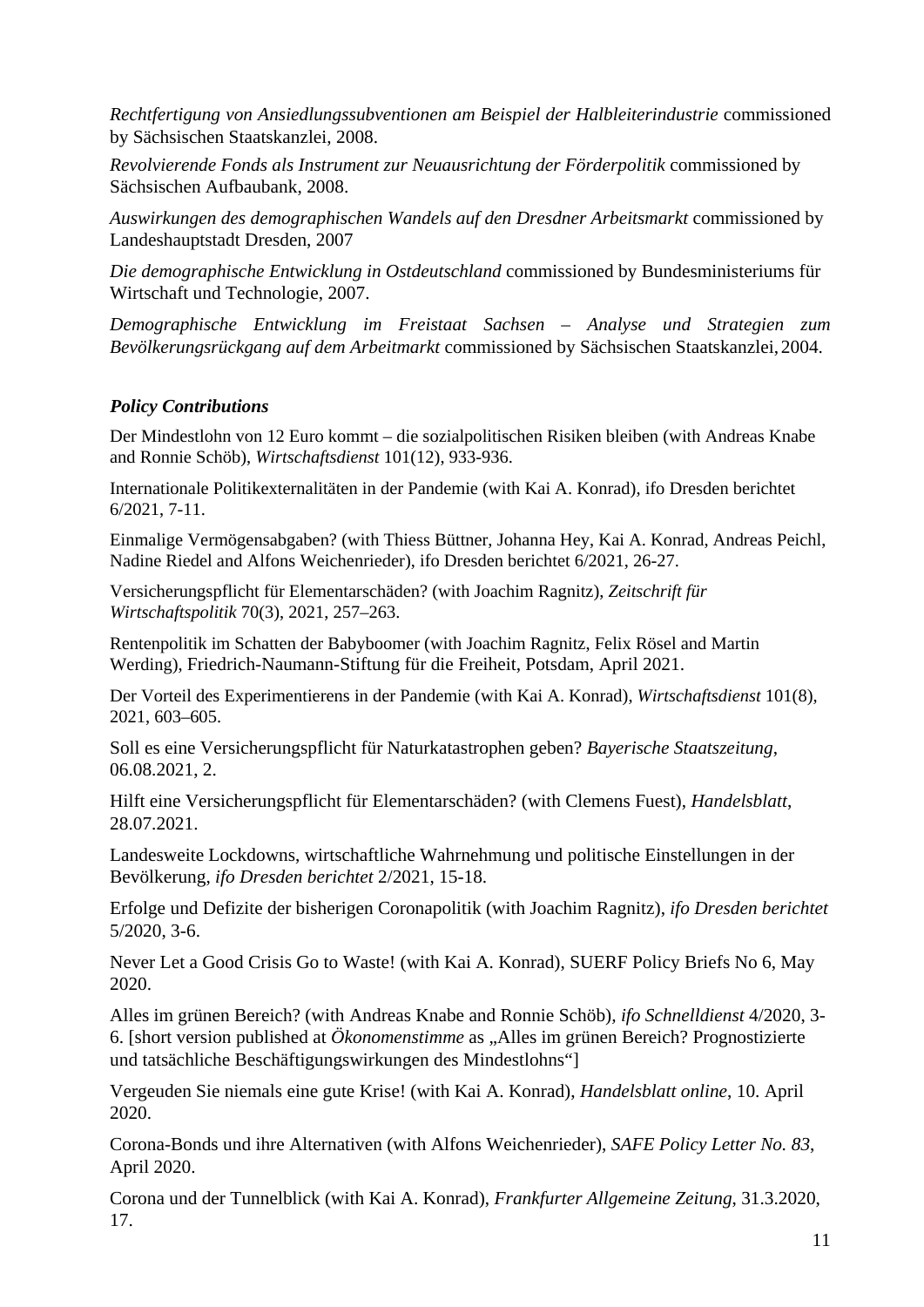Gleichwertig, nicht gleich – Zur Debatte um die , Gleichwertigkeit der Lebensverhältnisse' (with Joachim Ragnitz), *Aus Politik und Zeitgeschichte* 46/2019, 13-18

Libra – Totengräberin für gescheiterte Währungen, Herausforderung für gute Regulierung (with Stefan Eichler), ifo Schnelldienst 17/2019, 20-23.

Der Graben zwischen Ost und West – welche Politik hilft gegen Ungleichheit? (with Joachim Ragnitz and Felix Rösel), *ifo Schnelldienst* 16/2019, 3-6.

Behördenverlagerungen verändern die Arbeitsmarktstruktur (with Xenia Frei), *ifo Dresden berichtet* 3/2019, 6-8.

Grundrentenpläne sind leistungsfeindlich (with Antje Fanghänel and Joachim Ragnitz), *ifo Dresden berichtet* 2/2019, 17-20.

Harter Brexit voraus: Ein Vorschlag zur Überwindung der Blockade (with Gabriel Felbermayr, Clemens Fuest, Hans Gersbach, Albrecht Ritschl and Martin Braml), *Ökonomenstimme*, 22.02.2019.

Hard Brexit Ahead: Breaking the Deadlock (with Gabriel Felbermayr, Clemens Fuest, Hans Gersbach, Albrecht Ritschl and Martin Braml), *EconPol* Policy Brief 12, 2019. [short version published at VoxEU under the title "Hard Brexit Ahead: Breaking the Deadlock and Restarting Customs Cooperation in Europe"]

Offene Grenzen und generöser Sozialstaat – Die Flüchtlings- und Migrationskrise, *ifo Schnelldienst* 18/2018, 28-30.

The Economic Cost of Bitcoin Mining, *CESifo Forum* 19(1), 2018, 43-45.

Die ökonomischen Kosten des Bitcoin-Mining, *ifo Schnelldienst* 2/2018, 18-20.

Spare in der Zeit, so hast du … Geld im Wahljahr? Ein Überblick über die Beamten-Pensionsfonds der Länder (with Jakob Kulawik and Felix Rösel), *ifo Dresden berichtet* 4/17, 3- 9.

Wie beratungsresistent ist die Politik? Zum Einfluss von Sachverständigen im politischen Prozess (with Felix Rösel), *ifo Schnelldienst* 13/2017, 67-69.

Demografischer Wandel: Anpassungserfordernisse für die öffentliche Hand, Sächsischer Rechnungshof (Hrsg.), *Finanzkontrolle in Sachsen*, Band 8, 33-42.

Mindestlohn, nur positiv? (with Andreas Knabe, Ronnie Schöb and Michael Weber), *Frankfurter Allgemeine Zeitung* Nr. 72, 26. März 2016, 24 [extended version published as "Mindestlohn ohne Nebenwirkungen?", *ifo Dresden berichtet* 3/2016, 32-35 an at [www.oekonomenstimme.org\]](http://www.oekonomenstimme.org/).

Reformbedarf beim öffentlich-rechtlichen Rundfunk (with Kai Konrad and Christian Waldhoff), *WiSt* 6/2015, 295.

Regionale Beschäftigungseffekte des Mindestlohns im Freistaat Sachsen (with Andreas Knabe, Christine Lücke, Ronnie Schöb, Lars Vandrei and Michael Weber), *ifo Dresden berichtet* 5/2014,  $3 - 12.$ 

Internationale Vergleiche beim Mindestlohn (with Andreas Knabe and Ronnie Schöb), *ifo Dresden berichtet* 4/2014, 34-35 [also published at [www.oekonomenstimme.org\]](http://www.oekonomenstimme.org/).

What is the role of governments in climate change adaptation? (with Kai A. Konrad), *OUPblog*, <http://blog.oup.com/2014/07/government-adaptation-climate-change/#sthash.aOW39XBP.dpuf>

Ziel verfehlt, *Lebensmittelzeitung* 20/2014, 29.

Der flächendeckende Mindestlohn, *Arbeit und Arbeitsrecht* 4/14, 193.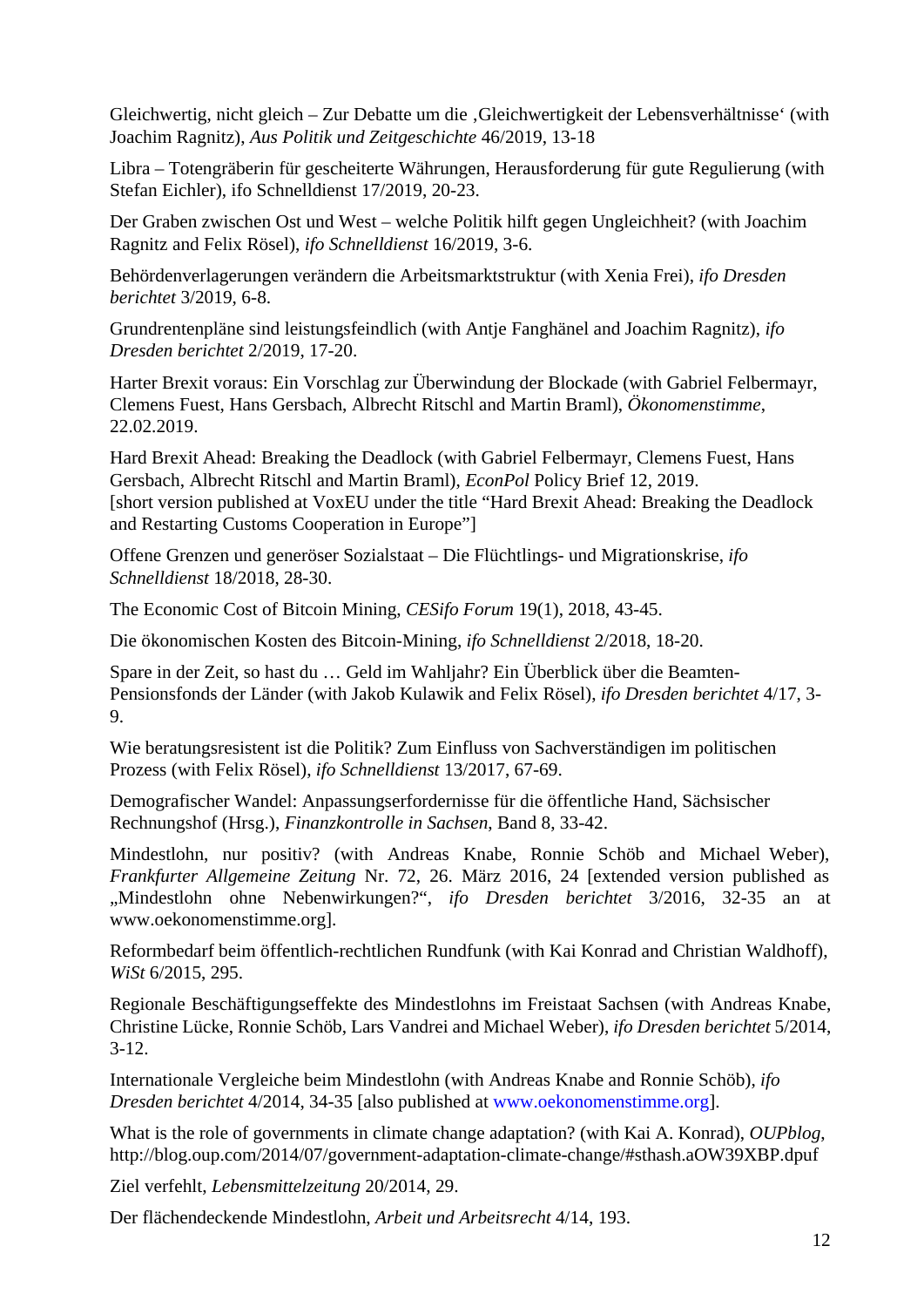Budgetpolitische Eigenverantwortung bei rückläufiger Bevölkerungsentwicklung (with Wolfram F. Richter and Horst Zimmermann). *Wirtschaftsdienst* 08/2013, 531-533.

Pflichtversicherung gegen Flutschäden? (with Joachim Ragnitz), *ifo Dresden berichtet* 20 (05), 33-35.

Unsichere Klimafolgen und rationale Klimapolitik! (with Heike Auerswald and Kai A. Konrad). [www.oekonomenstimme.org.](http://www.oekonomenstimme.org/)

[reprint in *ifo Schnelldienst* 18/2011, 40-42].

Umdenken in der Klimapolitik nach dem Gipfel von Cancun! (with Lars Feld and Kai A. Konrad). *Ifo Schnelldienst* 5/2011, 8-11.

Bank Governance and the Crisis: Did board (in)competence matter for bank performance during the recent crisis? (with Harald Hau and Johannes Steinbrecher), *European Financial Review*, February-March 2011, 38-41.

*[Langfristige Prognose der Einnahmeentwicklung für den Landeshaushalt des Freistaates](http://www.cesifo-group.de/link/_publdrstud/dresden-studien57-abstract.htm) [Sachsen](http://www.cesifo-group.de/link/_publdrstud/dresden-studien57-abstract.htm)  [bis zum Jahr 2025](http://www.cesifo-group.de/link/_publdrstud/dresden-studien57-abstract.htm)* (with Johannes Steinbrecher and Christian Thater), ifo Dresden Studien 57, 2010.

Finanzmarktkompetenz dringend gesucht (with Harald Hau and Johannes Steinbrecher), *Der Aufsichtsrat* 6, 5/2009, 72-73.

Board (in)competence and the subprime crisis (with Harald Hau and Johannes Steinbrecher), 12 January 2009,<http://www.voxeu.org/>

*[Erstellung von Unbedenklichkeitsbescheinigungen im Bereich öffentlich geförderter](http://www.cesifo-group.de/link/_publdrstud/dresden-studien47-abstract.htm) [Beschäftigung](http://www.cesifo-group.de/link/_publdrstud/dresden-studien47-abstract.htm)* (with Sabine Engelmann and Beate Schirwitz), ifo Dresden Studien 47, 2009.

Und bist Du nicht willig (with Alfons Weichenrieder), *Financial Times Deutschland*, 11. Dezember 2008, 24 [abridged version of "Schlechte Signale"]

Ahnungslose Aufseher (with Harald Hau), *Rheinischer Merkur* Nr. 44, 30.10.2008, 12.

Wie (in-)kompetent sind die Aufsichtsrate deutscher Banken? (with Harald Hau), *ifo Schnelldienst*  19/2008, 27-29.

*Bewertung von lokalen Standortfaktoren für Haushalte und Unternehmen in Sachsen – Entwicklung von Indikatoren zur Überprüfung der Demographietauglichkeit von Förderprojekten der Sächsischen Aufbaubank* (with Alexander Ebertz and Mandy Kriese), ifo Dresden Studien 46, 2008.

*Rechtfertigung von Ansiedlungssubventionen am Beispiel der Halbleiterindustrie* (with Beate Grundig et al.), ifo Dresden Studie 45, 2008.

*Revolvierende Fonds als Instrument zur Neuausrichtung der Förderpolitik* (with Christian Lessmann, Joachim Ragnitz and Beate Schirwitz), ifo Dresden Studie 44, 2008.

Beschäftigungswirkungen von Mindestlöhnen – eine Erläuterung zu den Berechnungen des ifo Instituts (with Joachim Ragnitz), *ifo Schnelldienst* 1/2008, 16-20.

Abwanderung und familiäre Pflege (with Thomas Liepke), *ifo Dresden berichtet* 14 (6), 2007,30- 32.

The Empirical Relevance of Minimum Wages for the Low-wage Sector (with Joachim Ragnitz), *CESifo Forum* 8(2), 2007, 35-37.

Zur Einführung von Mindestlöhnen: Empirische Relevanz des Niedriglohnsektors (with Joachim Ragnitz), *ifo Dresden berichtet* 3/2007, 36-39 [extended version in *ifo Schnelldienst* 10/2007, 33- 35].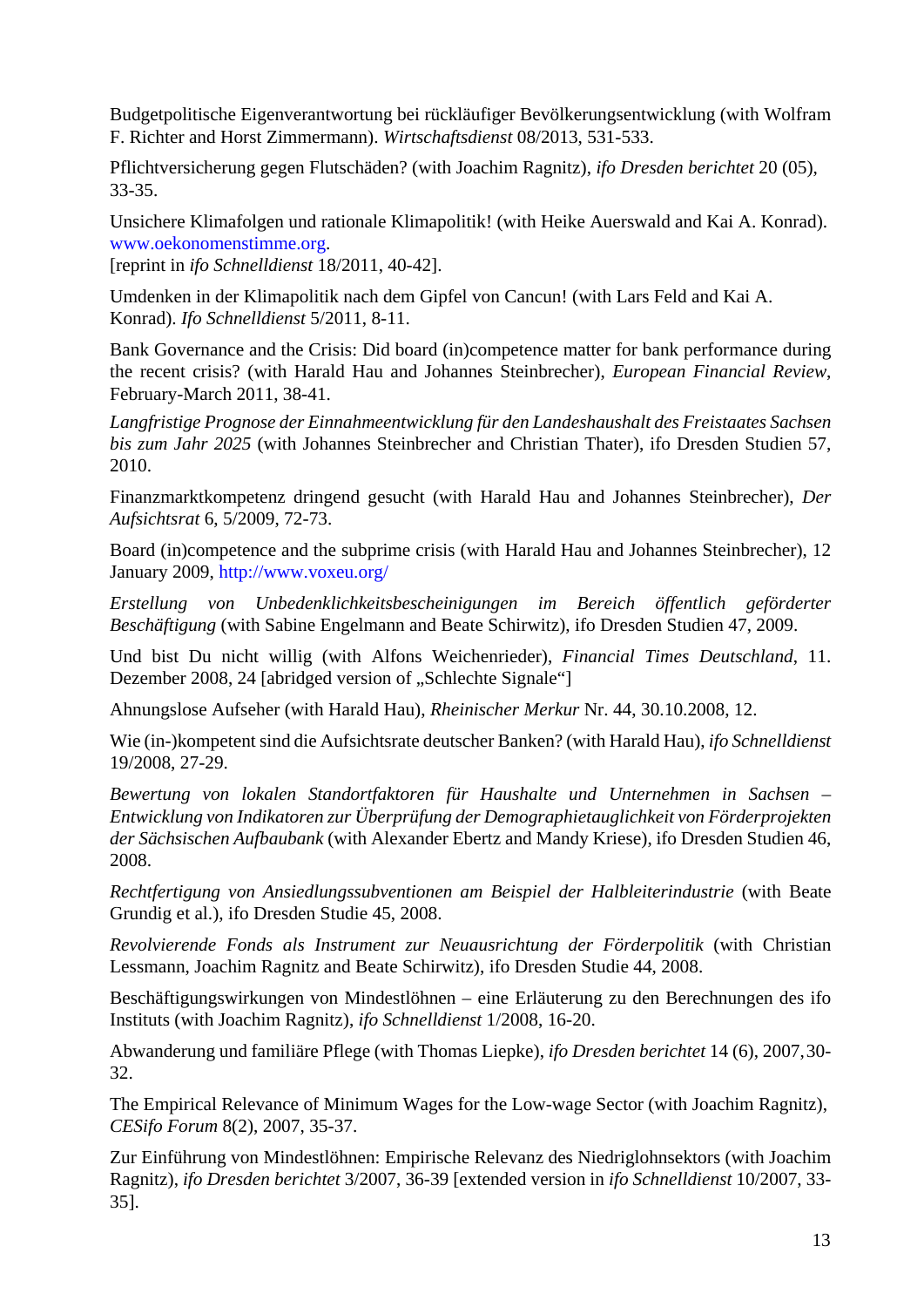Bürgerarbeit - die neue Wunderwaffe? (with Ronnie Schöb), *ifo Dresden berichtet* 14 (02), 2007, 37-38.

*Auswirkungen des demographischen Wandels auf den Dresdner Arbeitsmarkt* (with Beate Grundig, Mandy Kriese and Carsten Pohl), Report commissioned by Landeshauptstadt Dresden, ifo Dresden Studie 42, 2007

*Die demographische Entwicklung in Ostdeutschland* (with Stefan Eichler, Beate Grundig, Harald Lehmann, Carsten Pohl, Joachim Ragnitz, Lutz Schneider and Helmut Seitz), Report commissioned by the Federal Ministry of Economics and Technology, ifo Dresden Studie 41, 2007

Expertenkommission "Demografischer Wandel Sachsen" (Expert Commission on Demographic Change), *Empfehlungen zur Bewältigung des demografischen Wandels im Freistaat Sachsen*, Staatskanzlei, Freistaat Sachsen.

Rechtzeitig handeln, *IHK Wirtschaftdienst* 11/2006, 1

Reform der sozialen Grundsicherung (with Beate Grundig), Alexander Karmann und Joachim Klose (Eds.), *Geld regiert die Welt?* Metropolis Verlag, Marburg, 2006, 147-162.

Blooming Landscapes in East Germany? (with Michael Berlemann), *CESifo Forum* 4/05, 16-22.

Einkommensungleichheit und Beschäftigungswachstum (with Thomas Hegedüs), *ifo Dresden berichtet* 5/2005, 31-33.

Berlin schlägt mit Hartz IV den richtigen Kurs ein (with Beate Grundig), *Markt und Mittelstand*, Issue 12/2004, 12.

Der demographische Wandel – Ostdeutschland vor großen Herausforderungen, *Trends & Analysen Großhandel*, Issue 4/2004, 1-2.

*Demographische Entwicklung im Freistaat Sachsen – Analyse und Strategien zum Bevölkerungsrückgang auf dem Arbeitmarkt* (with Marcus Dittrich, Beate Grundig, Gunther Markwardt, Carsten Pohl and Heinz Schmalholz), Report commissioned by the Free State of Saxony, ifo dresden studie 36, Munich/Dresden, 2004.

Der sächsische Arbeitsmarkt vor dem Hintergrund demographischer Veränderungen (with Marcus Dittrich, Beate Grundig, Gunther Markwardt, Carsten Pohl and Heinz Schmalholz), Georg Milbradt und Johannes Meier (Eds.), *Die demographische Herausforderung – Sachsens Zukunft gestalten*, Verlag Bertelsmann Stiftung, Gütersloh, 121-140.

Die Pensionslasten – Eine Bedrohung der zukünftigen Handlungsfähigkeit der Länder (with Thomas Fester), *ifo Dresden berichtet* 5/2003, 36-45 (reprint in *ifo Schnelldienst* 23/2003, 3-9).

Noch eine Rentenfalle – Auf die Länder kommen Ruhestandslasten zu, die ihre Handlungsfähigkeit bedrohen (with Thomas Fester), *Rheinischer Merkur*, 22. May 2003, 12.

Ist Ladenschlußregulierung volkswirtschaftlich effizient? (with Alfons Weichenrieder), in: K. Halk et al., *Untersuchungen der Effekte der Liberalisierung des Ladenschlußgesetzes im Einzelhandel und im Verbraucherverhalten*, Final Report for the Federal Ministry of Economics and Technology, ifo, Munich, 1999.

*Renten: Beitragssatzentwicklung nach der Riesterreform* (with Hans-Werner Sinn), ifo Press Release, ifo, Munich, 1999.

Sozialpakt für den Aufschwung (Social Compact for the Upswing) (together with Ronnie Schöb and Alfons Weichenrieder), *WiSt* 4/92, 1992, 191-196.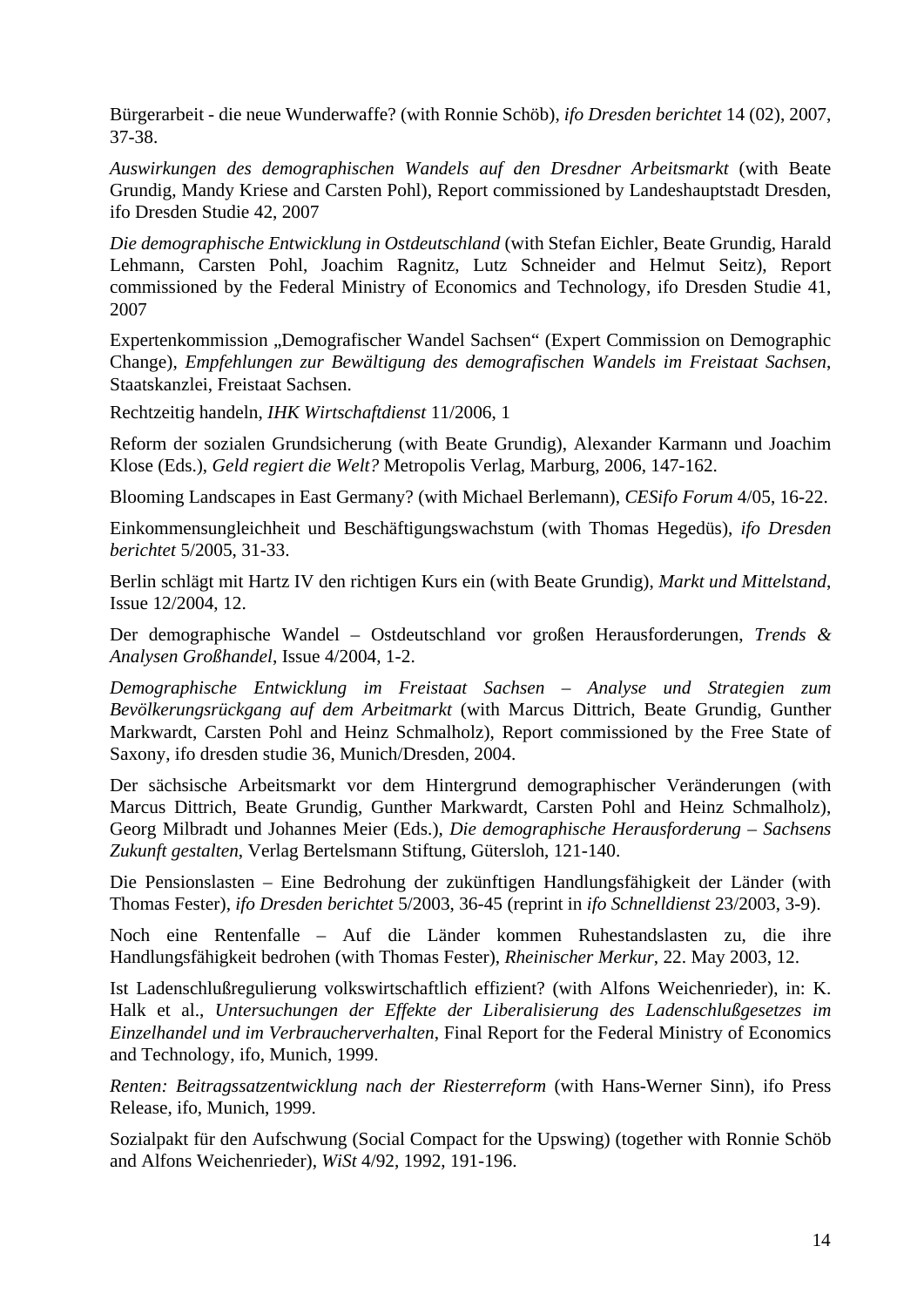# **4. TEACHING & PHD SUPERVISION**

| <b>Bachelor</b> | <b>Allocation Theory and Policy</b><br><b>Labour Markets</b><br>Principles of Economics<br><b>Public Choice</b> |
|-----------------|-----------------------------------------------------------------------------------------------------------------|
| Master          | <b>International Public Economics</b><br><b>Resource Economics</b>                                              |
|                 | Social Insurance Systems                                                                                        |
|                 | Theory of Taxation                                                                                              |
|                 | Health Insurance Markets (MBA)                                                                                  |
| Diploma         | Economic Decisions under Uncertainty                                                                            |
|                 | <b>Economics of Transition</b>                                                                                  |
|                 | <b>Insurance Markets</b>                                                                                        |
|                 | <b>Mathematical Economics</b>                                                                                   |
|                 | Microeconomics                                                                                                  |
|                 | <b>Stabilization Policy</b>                                                                                     |
| PhD             | How To Do Economic Research                                                                                     |
|                 | <b>Labor Markets and Public Finance</b>                                                                         |
|                 | <b>Weekly Research Seminar in Economics</b>                                                                     |
|                 | Economic Tools (DLGS graduate course for non-economists)                                                        |
|                 |                                                                                                                 |

Recent seminars at the Bachelor and Master level covered topics such as *Populism, Financing the Infrastructure* (together with the University of Münster), *Asylum Policy and (Illegal) Immigration*, *Public Finance and Development* (together with GIZ and the University of Nuremberg)*.*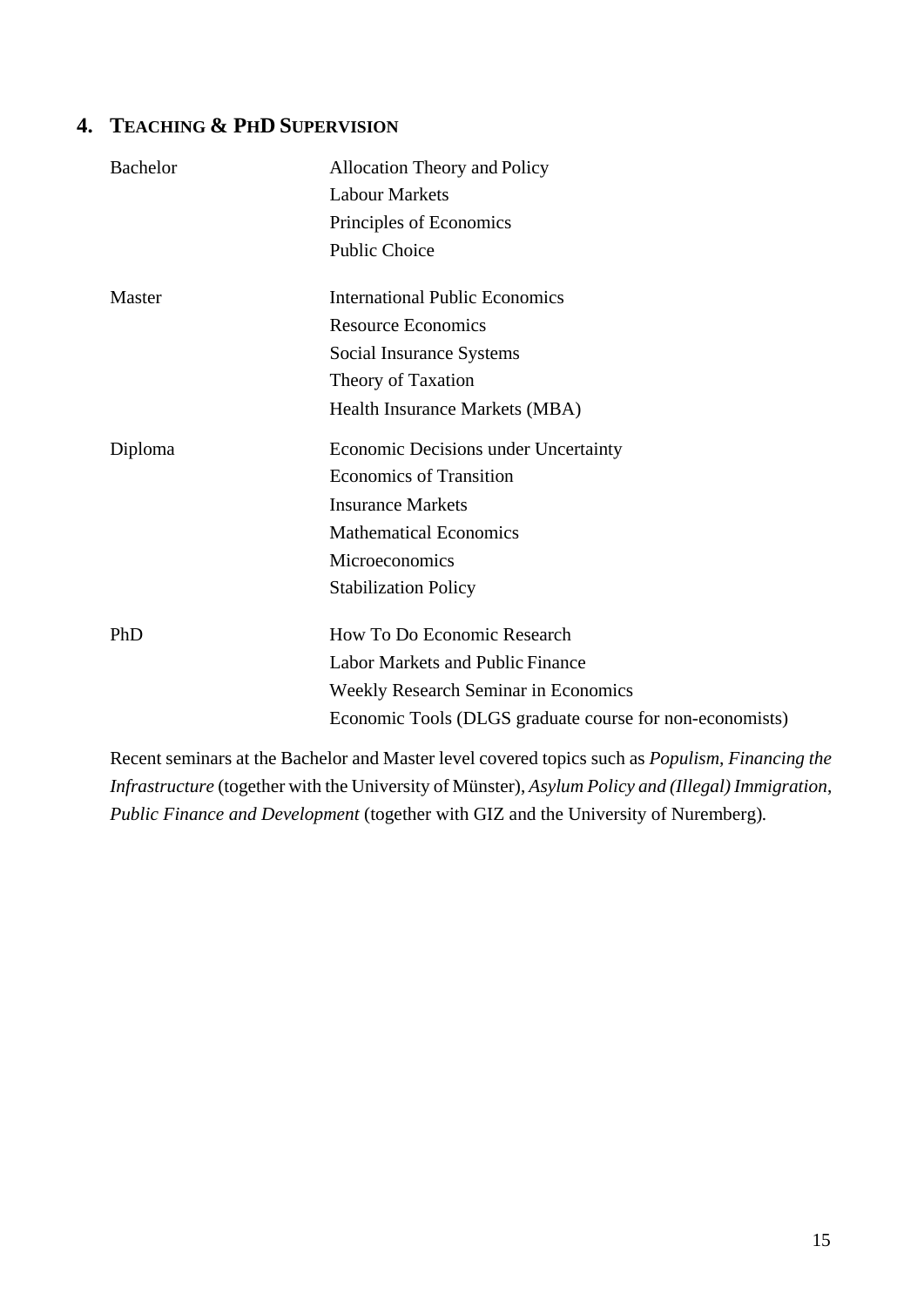| <b>PhD</b> Supervision |                                                                                                                                                            |
|------------------------|------------------------------------------------------------------------------------------------------------------------------------------------------------|
| 2018                   | Lars Vandrei<br><b>Economics of Housing Policy</b>                                                                                                         |
|                        | <b>Carolin Fritzsche</b><br>On the Economics of Housing Markets and Urban Policy                                                                           |
|                        | <b>Christian Ochsner</b><br>Socio-economic Persistence of Historical Shocks                                                                                |
| 2017                   | <b>Felix Roesel</b><br>On electoral institutions and outcomes                                                                                              |
|                        | André Seidel<br>Corruption and Taxation                                                                                                                    |
| 2016                   | Michael Weber<br>Wages and Unemployment before and after the German Hartz<br>Reforms                                                                       |
| 2015                   | Johannes Steinbrecher<br>Corporate Governance und Unternehmenserfolg                                                                                       |
|                        | <b>Christian Thater</b><br>Kinderbetreuung und öffentliche Finanzen                                                                                        |
| 2014                   | Heike Auerswald<br>Nichtkooperative Klimapolitik, Unsicherheit und<br>Teamentscheidungen                                                                   |
|                        | <b>Wolfgang Nagl</b><br>Lohnrisiko und Altersarmut im Sozialstaat                                                                                          |
|                        | <b>Stefan Arent</b><br>Challenges of Reforming the Welfare State                                                                                           |
| 2012                   | Anna Montén<br>The Provision of Local Public Goods and Demographic Change                                                                                  |
| <i>2010</i>            | <b>Christian Lessmann</b><br>Föderalismus, Regionale Ungleichheiten und Entwicklung                                                                        |
|                        | Lutz Schneider<br>Alterung und Arbeitsmarkt: Eine Untersuchung zum Einfluss des<br>Alters von Beschäftigten auf Produktivität, Innovation und<br>Mobilität |
| 2009                   | Mohammad Farzanegan<br>Political Economy of Natural Resources and Governance in Iran:<br>An Empirical Investigation                                        |
|                        | Gerit Vogt<br>Konjunkturprognose in Deutschland - Ein Beitrag zur Prognose<br>der gesamtwirtschaftlichen Entwicklung auf Bundes- und<br>Länderebene        |
| 2008                   | <b>Gunther Markwardt</b><br>Wahlen und Konjunkturzyklen                                                                                                    |
|                        | <b>Marcus Dittrich</b>                                                                                                                                     |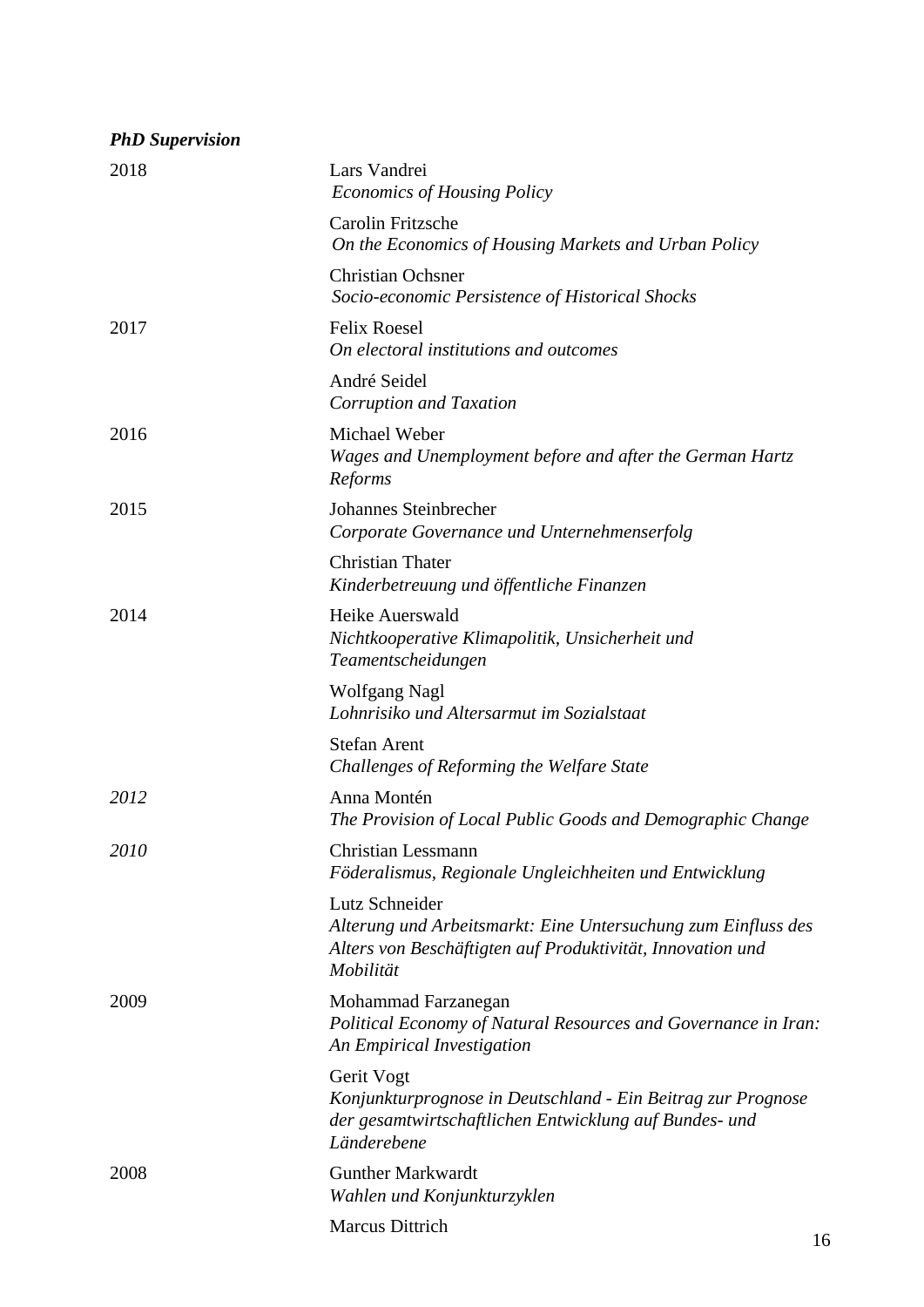|      | Verhandlungen in Arbeitsmärkten                                              |
|------|------------------------------------------------------------------------------|
|      | Carsten Pohl<br>Immigration, Integration and Return Migration in Germany     |
| 2007 | Kai Sülzle<br>Strategic Decisions on Electronic Business-to-Business Markets |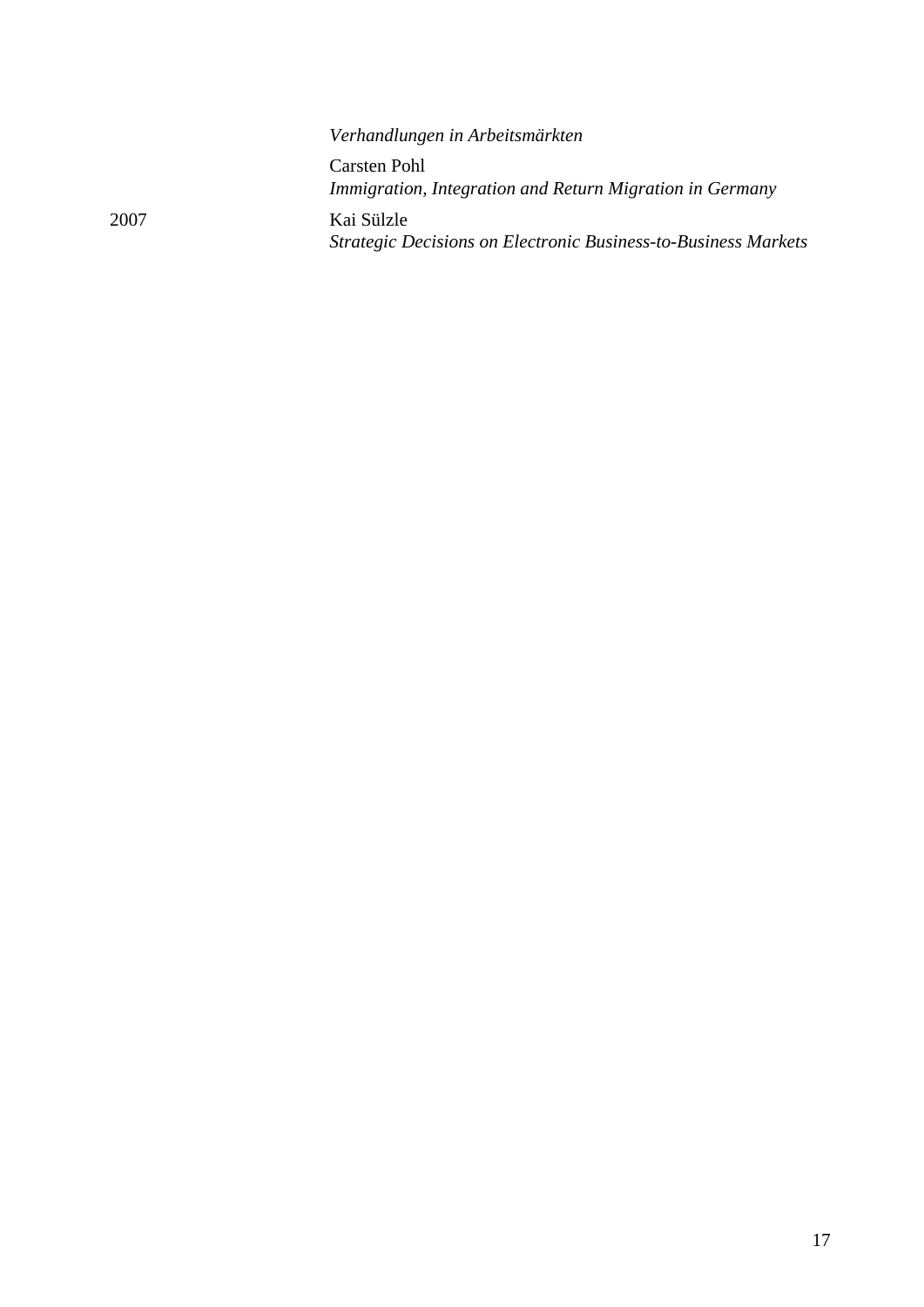### **5. SCIENCEMANAGEMENT**

#### *Referee for Scientific Journals*

American Economic Review • Applied Economics Quarterly • The B.E. Journal of Theoretical Economics • CESifo Studies • Comparative Population Studies • Contemporary Economic Policy • Corporate Governance • Economica • Economic Bulletin • Economics of Governance • Economic Policy • Economic Systems • Economic Theory • European Economic Review • European Journal of Comparative Economics • European Journal of Political Economy • Finanzarchiv • German Economic Review • International Economic Review • International Journal of Industrial Organization • International Migration Review • Italian Economic Journal • Jahrbücher für Nationalökonomie und Statistik • Journal of Comparative Economics • Journal of Development Economics • Journal of Economic Behavior and Organization • Journal of Economics • Journal of Institutional and Theoretical Economics • Journal of International Economics • Journal of Population Economics • Journal of Public Economics • Journal of the European Economic Association • Netnomics • Open Economies Review • Oxford Economic Papers • Perspektiven der Wirtschaftspolitik • Public Choice • Rand Journal of Economics • Raumforschung und Raumordnung • Review of Economic Studies • Review of Economics and Statistics • Review of International Economics • Review of Middle East Economics and Finance • Scandinavian Journal of Economics

#### *Co-Organizer of Workshops and Conferences*

*The Minimum Wage Institution: Empirical, Theoretical, and Political Economy Aspects in Hydra, Greece, June 2018* • *CGDE Doctoral Workshop* in Dresden, March 2018 • *Public Finance Workshop* in Berlin, October 2017 • *Public Finance Workshop* in Berlin, October 2016 • *Public Finance Workshop* in Berlin, December 2015 • *Public Finance Workshop* in Berlin, November 2014 • *Eon-Stipendiensfonds Workshop "Family Policy – Institutions, Outcomes & Challenges"*, Dresden, April 2014 • *Public Finance Workshop* in Berlin, December 2013 • *Public Finance Workshop* in Berlin, November 2012 • *68th Annual Conference of the International Institute of Public Finance (IIPF)* in Dresden, August 2012 • *Public Finance Workshop* in Berlin, November 2011 • *Public Finance Workshop* in Berlin, November 2010 • *Public Finance Workshop* in Berlin, November 2009 • *Eon-Ruhrgas Conference on Demographic Change*, Dresden, April 2009 • *Public Finance Workshop* in Berlin, November 2008 • *Public Finance Workshop* in Berlin, November 2007 • *Standards and Conflict Resolution*, Dresden, 26./27. October 2007 • *Public Finance Workshop* in Berlin, November 2006 • *The Impact of Demographic Change on Labour Markets, Social Insurance Systems and Location Factors in Central and Eastern Europe*, Budapest (together with the Institute of World Economics, Budapest) • *Workshop Demographic Projections*, ifo Institute, Dresden (together with Helmut Seitz and the Statistical Offical Saxony) • *Public Finance Workshop* in Berlin, November 2005 • *Public Finance Workshop* in Berlin, November 2004 • Annual meeting of the *Verein für Socialpolitik* in Dresden, September 2004 •